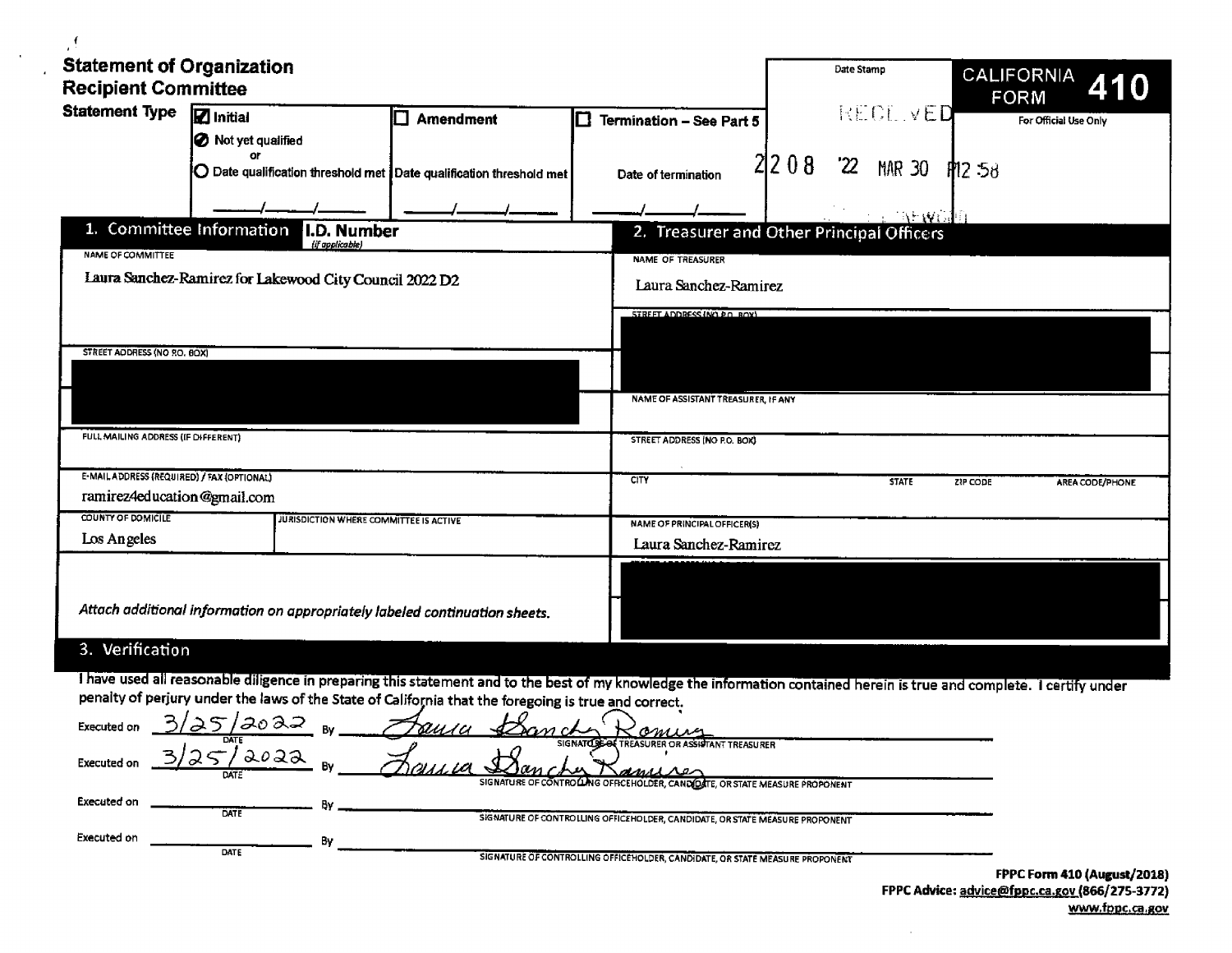| <b>Statement of Organization</b><br><b>Recipient Committee</b> |                                                                                                  |                            | <b>CALIFORNIA</b><br>410<br><b>FORM</b> |
|----------------------------------------------------------------|--------------------------------------------------------------------------------------------------|----------------------------|-----------------------------------------|
| <b>INSTRUCTIONS ON REVERSE</b>                                 | Page 2                                                                                           |                            |                                         |
| <b>COMMITTEE NAME</b>                                          |                                                                                                  |                            | <b>LD. NUMBER</b>                       |
| Laura Sanchez-Ramirez for Lakewood City Council 2022 D2        |                                                                                                  |                            |                                         |
| NAME OF FINANCIAL INSTITUTION                                  | . All committees must list the financial institution where the campaign bank account is located. |                            |                                         |
|                                                                | AREA CODE/PHONE                                                                                  | <b>BANK ACCOUNT NUMBER</b> |                                         |
| <b>ADDRESS</b>                                                 | CITY                                                                                             | <b>STATE</b><br>ZIP CODE   |                                         |
|                                                                |                                                                                                  |                            |                                         |

## 4. Type of Committee Complete the applicable sections.

Controlled Committee

- List the name of each controlling officeholder, candidate, or state measure proponent. If candidate or officeholder controlled, also list the elective office sought or held, and district number, if any, and the year of the election.
- List the political party with which each officeholder or candidate is affiliated or check" nonpartisan." Stating" No party preference" is acceptable
- If this committee acts jointly with another controlled committee, list the name and identification number ofthe other controlled committee.

| NAME OF CANDIDATE/OFFICEHOLDER/STATE MEASURE PROPONENT | ELECTIVE OFFICE SOUGHT OR HELD<br>(INCLUDE DISTRICT NUMBER IF APPLICABLE) | <b>YEAR OF</b><br><b>ELECTION</b> | <b>PARTY</b><br><b>CHECK ONE</b> |          |                              |
|--------------------------------------------------------|---------------------------------------------------------------------------|-----------------------------------|----------------------------------|----------|------------------------------|
| Laura Sanchez-Ramirez                                  | Lakewood City Council District 2                                          | 2022                              | Nonpartisan                      | Partisan | (list political party below) |
|                                                        |                                                                           |                                   | Nonpartisan                      | Partisan | (list political party below) |

Primarily Formed Committee Primarily formed to support or oppose specific candidates or measures in a single election. List below:

| CANDIDATE(S) NAME OR MEASURE(S) FULL TITLE (INCLUDE BALLOT NO. OR LETTER)<br>IF A RECALL, STATE "RECALL" IN FRONT OF THE OFFICEHOLDER'S NAME. | CANDIDATE(S) OFFICE SOUGHT OR HELD OR MEASURE(S) JURISDICTION<br>(INCLUDE DISTRICT NO., CITY OR COUNTY, AS APPLICABLE) | <b>CHECK ONE</b> |               |  |  |
|-----------------------------------------------------------------------------------------------------------------------------------------------|------------------------------------------------------------------------------------------------------------------------|------------------|---------------|--|--|
|                                                                                                                                               |                                                                                                                        | <b>SUPPORT</b>   | <b>OPPOSE</b> |  |  |
|                                                                                                                                               |                                                                                                                        | <b>SUPPORT</b>   | <b>OPPOSE</b> |  |  |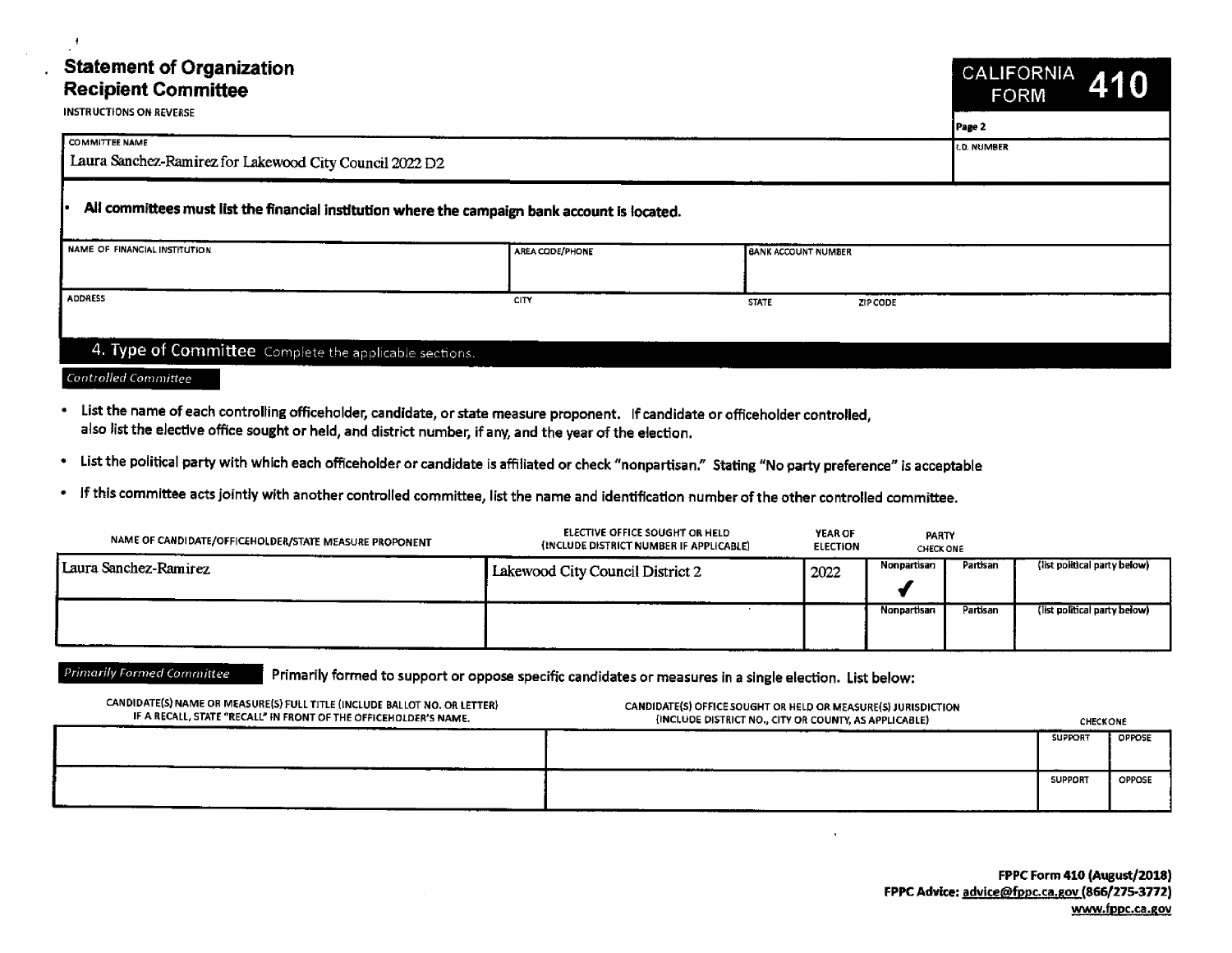| <b>Statement of Organization<br/>Recipient Committee</b>                                                                                                                                                                                                                                                                                                                                                               |                                                                     |                                                       | <b>Date Stamp</b><br>RECEIVED FORM <b>410</b> |
|------------------------------------------------------------------------------------------------------------------------------------------------------------------------------------------------------------------------------------------------------------------------------------------------------------------------------------------------------------------------------------------------------------------------|---------------------------------------------------------------------|-------------------------------------------------------|-----------------------------------------------|
| Statement Type 7 initial<br><b>O</b> Not yet qualified                                                                                                                                                                                                                                                                                                                                                                 | $\Box$ Amendment                                                    | $\boxed{\Box \text{ Termination - See Part 5}}$       | For Official Use Only                         |
| $\alpha$                                                                                                                                                                                                                                                                                                                                                                                                               | O Date qualification threshold met Date qualification threshold met | $2095$ 22 MAR -9 PB:17<br>Date of termination         |                                               |
|                                                                                                                                                                                                                                                                                                                                                                                                                        |                                                                     |                                                       | $\mathcal{L} = \mathcal{L} \mathcal{L}$       |
| 1. Committee Information 1.D. Number<br>1. Committee Information 1.D. Number<br>2. Treasurer and C                                                                                                                                                                                                                                                                                                                     |                                                                     | 2. Treasurer and Other Principal Officers             |                                               |
| NAME OF COMMITTEE<br>Laura Sanchez-Ramirez for Lakewood City Council 2022 D2                                                                                                                                                                                                                                                                                                                                           |                                                                     | NAME OF TREASURER<br>Laura Sanchez-Ramirez            |                                               |
|                                                                                                                                                                                                                                                                                                                                                                                                                        |                                                                     |                                                       |                                               |
| STREET ADDRESS (NO P.O. BOX)                                                                                                                                                                                                                                                                                                                                                                                           |                                                                     |                                                       |                                               |
|                                                                                                                                                                                                                                                                                                                                                                                                                        |                                                                     | NAME OF ASSISTANT TREASURER, IF ANY                   |                                               |
|                                                                                                                                                                                                                                                                                                                                                                                                                        |                                                                     |                                                       |                                               |
| FULL MAILING ADDRESS (IF DIFFERENT)                                                                                                                                                                                                                                                                                                                                                                                    |                                                                     | STREET ADDRESS (NO P.O. BOX)                          |                                               |
| E-MAIL ADDRESS (REQUIRED) / FAX (OPTIONAL)                                                                                                                                                                                                                                                                                                                                                                             |                                                                     |                                                       | STATE ZIP CODE AREA CODE/PHONE                |
| COUNTY OF DOMICILE<br>Los Angeles                                                                                                                                                                                                                                                                                                                                                                                      | JURISDICTION WHERE COMMITTEE IS ACTIVE                              | NAME OF PRINCIPAL OFFICER(S)<br>Laura Sanchez-Ramirez |                                               |
|                                                                                                                                                                                                                                                                                                                                                                                                                        |                                                                     | STREET ADDRESS (NO P.O. BOX)                          |                                               |
| Attach additional information on appropriately labeled continuation sheets.                                                                                                                                                                                                                                                                                                                                            |                                                                     |                                                       |                                               |
| 3. Verification                                                                                                                                                                                                                                                                                                                                                                                                        |                                                                     |                                                       |                                               |
| I have used all reasonable diligence in preparing this statement and to the best of my knowledge the information contained herein is true and complete. I certify under                                                                                                                                                                                                                                                |                                                                     |                                                       |                                               |
| penalty of perjury under the laws of the State of California that the foregoing is true and correct.<br>Executed on $\frac{3}{4}$ 2022 By $\frac{4}{2}$ $\frac{9}{20}$ By $\frac{3}{4}$ $\frac{3}{2}$ $\frac{3}{2}$ $\frac{3}{2}$ $\frac{3}{2}$ $\frac{3}{2}$ $\frac{3}{2}$ $\frac{3}{2}$ $\frac{3}{2}$ $\frac{3}{2}$ $\frac{3}{2}$ $\frac{3}{2}$ $\frac{3}{2}$ $\frac{3}{2}$ $\frac{3}{2}$ $\frac{3}{2}$ $\frac{3}{2$ |                                                                     |                                                       |                                               |
| Executed on $\frac{1}{2}$ $\frac{1}{2}$ $\frac{1}{2}$ $\frac{1}{2}$ $\frac{1}{2}$ $\frac{1}{2}$ By                                                                                                                                                                                                                                                                                                                     |                                                                     |                                                       |                                               |
| Executed on <b>Executed on</b>                                                                                                                                                                                                                                                                                                                                                                                         |                                                                     |                                                       |                                               |
|                                                                                                                                                                                                                                                                                                                                                                                                                        |                                                                     |                                                       |                                               |

| .           |                 | . . |                                                                                                 |
|-------------|-----------------|-----|-------------------------------------------------------------------------------------------------|
|             | DATE            |     | L CANDIDATE, OR STATE MEASURE PROPONENT<br><b>SIGNATURE OF CONTROLL</b><br>LING OFFICEHOLDER. C |
| Executed on |                 |     |                                                                                                 |
|             | -------<br>OSTE |     | ------<br>--------                                                                              |

 $\mathbf{r}$ 

FPPC Form 410 (August/2018) FPPC Advice: advice@fppc.ca.gov.(866/275-3772) www.fppc.ca.gov

 $\cdot$ 

 $\blacksquare$  $\sim$ 

DATE SIGNATURE OF CONTROLLING OFFICEHOLDER, CANDIDATE, OR STATE MEASURE PROPONENT